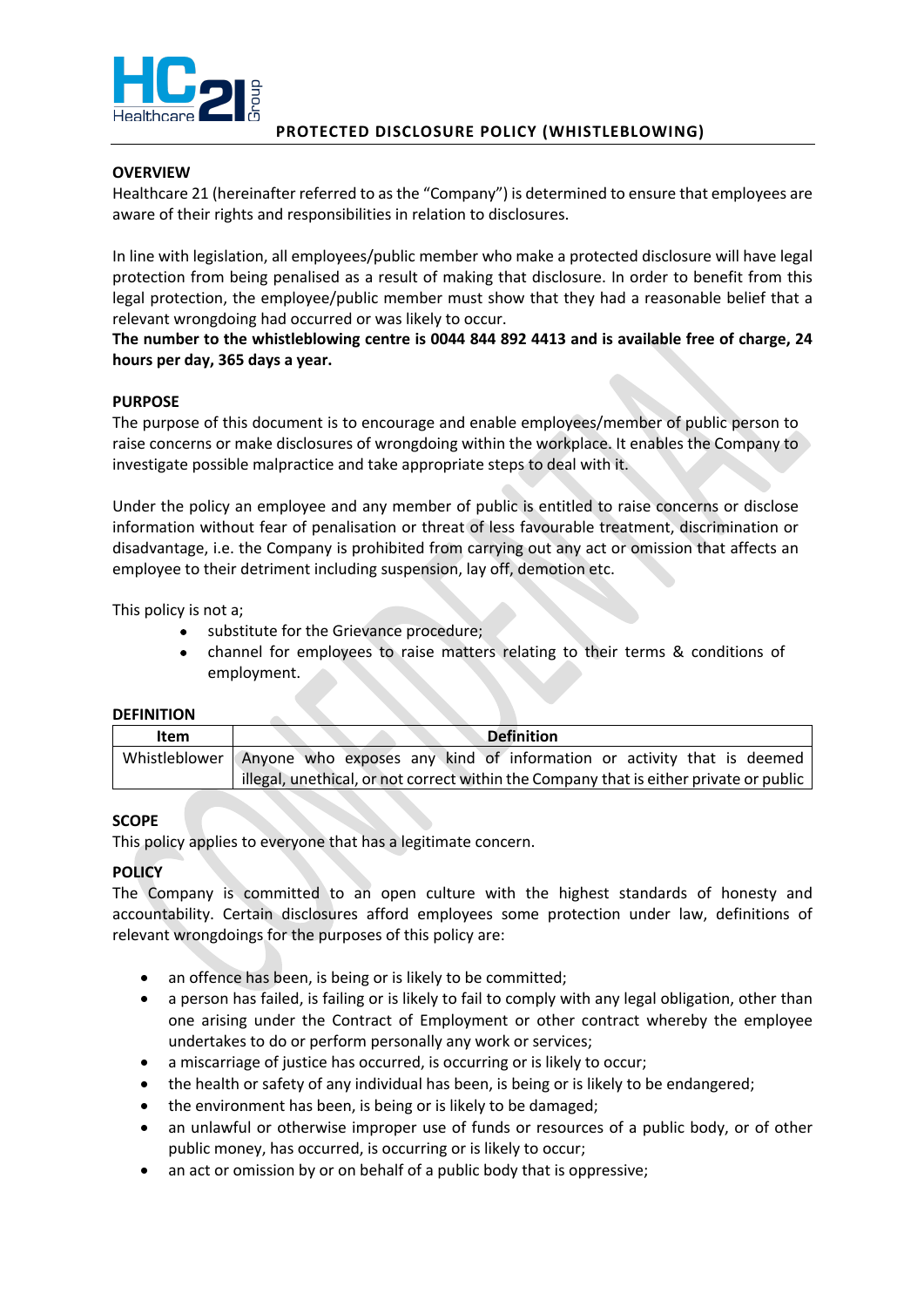

• behaviour that is discriminatory or grossly negligent or constitutes gross mismanagement, or information tending to show any matter falling within any of the preceding paragraphs has been, is being or is likely to be concealed or destroyed.

#### **DISCLOSURE CRITERIA**

The disclosure must be where the employee believes:

- that the disclosure relates to a relevant wrongdoing as defined above;
- that the information disclosed, and any allegation contained in it, are substantially true.

If these criteria are fulfilled, the employee is not liable for damages by making a protected disclosure and nor shall they be penalised by the Company for having done so.

### **PROCEDURE FOR MAKING A DISCLOSURE**

Concerns must be raised in good faith. Employees wishing to raise a concern that should be reported and investigated should follow this policy.

Employees must, in the first instance, report any concerns with their manager, verbally or in writing. However, should an employee not wish to use this route, given the seriousness and sensitivity of the issues involved, they should raise their concern with a member of the senior management / HR team.

The Company will ask for the background and history of the concern, giving relevant details, such as dates, sequence of events (insofar as is possible) and a description of circumstances.

Should an employee not feel comfortable speaking to someone within the Company, a confidential external whistleblowing service is available, where the employee can call and log any concerns on any subjects such as unsafe practices, theft or illegal activity. The number is 0044 844 892 4413 and is available free of charge, 24 hours per day, 365 days a year.

#### **DEALING WITH A DISCLOSURE**

Having raised the concern, the Company will arrange a meeting to discuss the matter on a strictly confidential basis. The Company will need to clarify at this point if the concern is appropriate to this policy or if the concern is more appropriate to other Company polices policies and procedures. The employee may be accompanied by a colleague.

The Company will carry out an initial assessment to examine what actions need to be taken to deal with the matter. If the Company concludes that there are grounds for concern that cannot be dealt with at this point, an investigation will be conducted. This will be carried out fairly and objectively. The form and scope of the investigation will depend on the subject matter of the disclosure.

It is possible that in the course of an investigation employees may be asked to clarify certain matters. To maximise confidentiality such a meeting can take place off site and employees can choose whether or not to be accompanied by a colleague.

The Company will give the employee relevant feedback and if requested the Company will confirm its response in writing. It is important to note that the Company may not be able to disclose to the employee the precise action taken where this would infringe a duty of confidentiality owed by the Company to someone else.